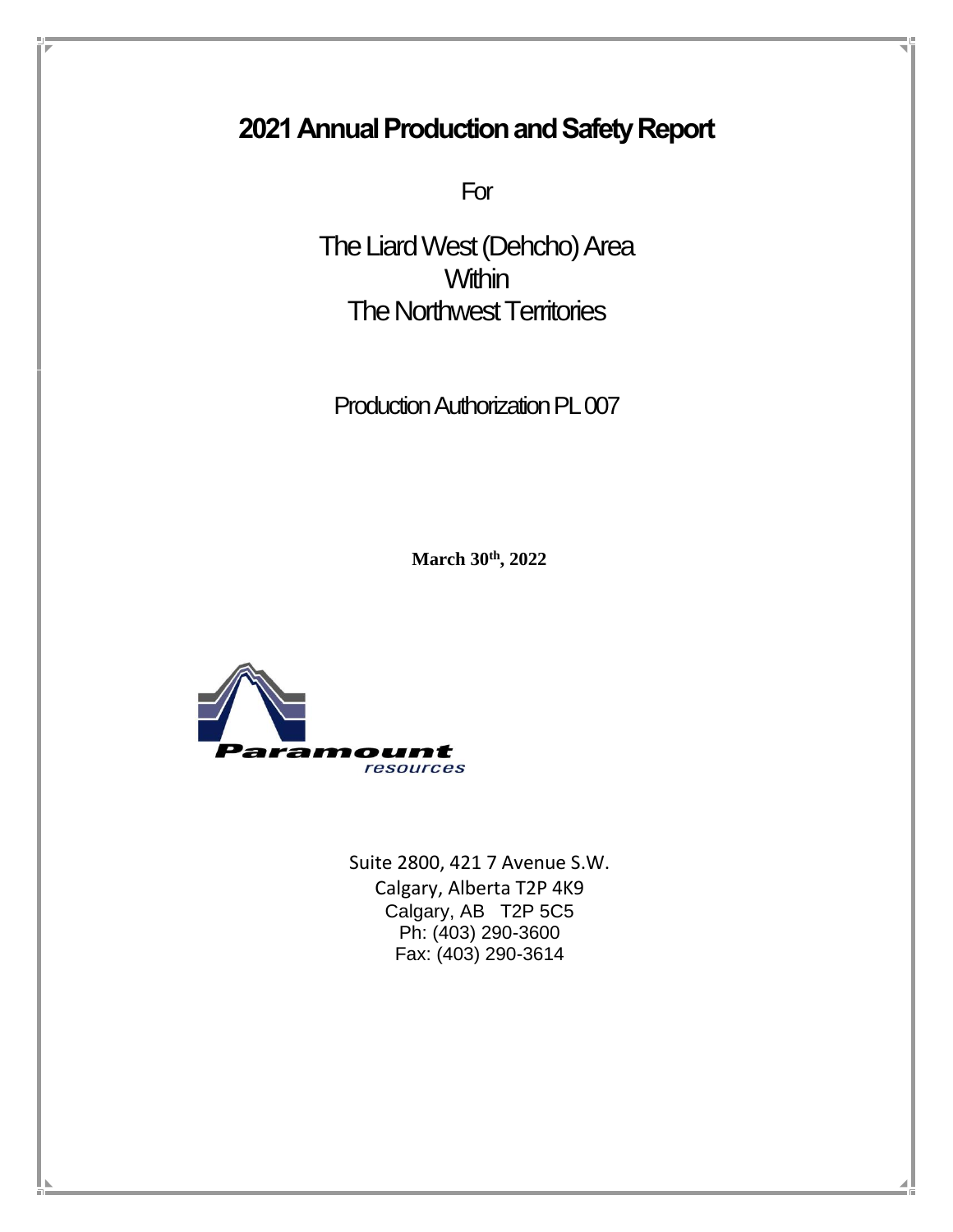# **Table of Contents**

- 1. Introduction
- 2. Overview of Drilling/Servicing and Construction Activities for Liard West (Dehcho) areas
	- 2.1. Road Construction
	- 2.2. Drilling Activities
	- 2.3. Service Rig Activities
	- 2.4.Construction Activities
- 3. Overview of Production Operations Activities for Liard West (Dehcho) area
	- 3.1. Suspended Well Inspections
	- 3.2. OROGO Inspections
- 4. Summary
	- 4.1. Summary of Lost or Restricted Workday Injuries
	- 4.2. Minor Injuries and Safety Related Incidents
	- 4.3. Total Person-Hours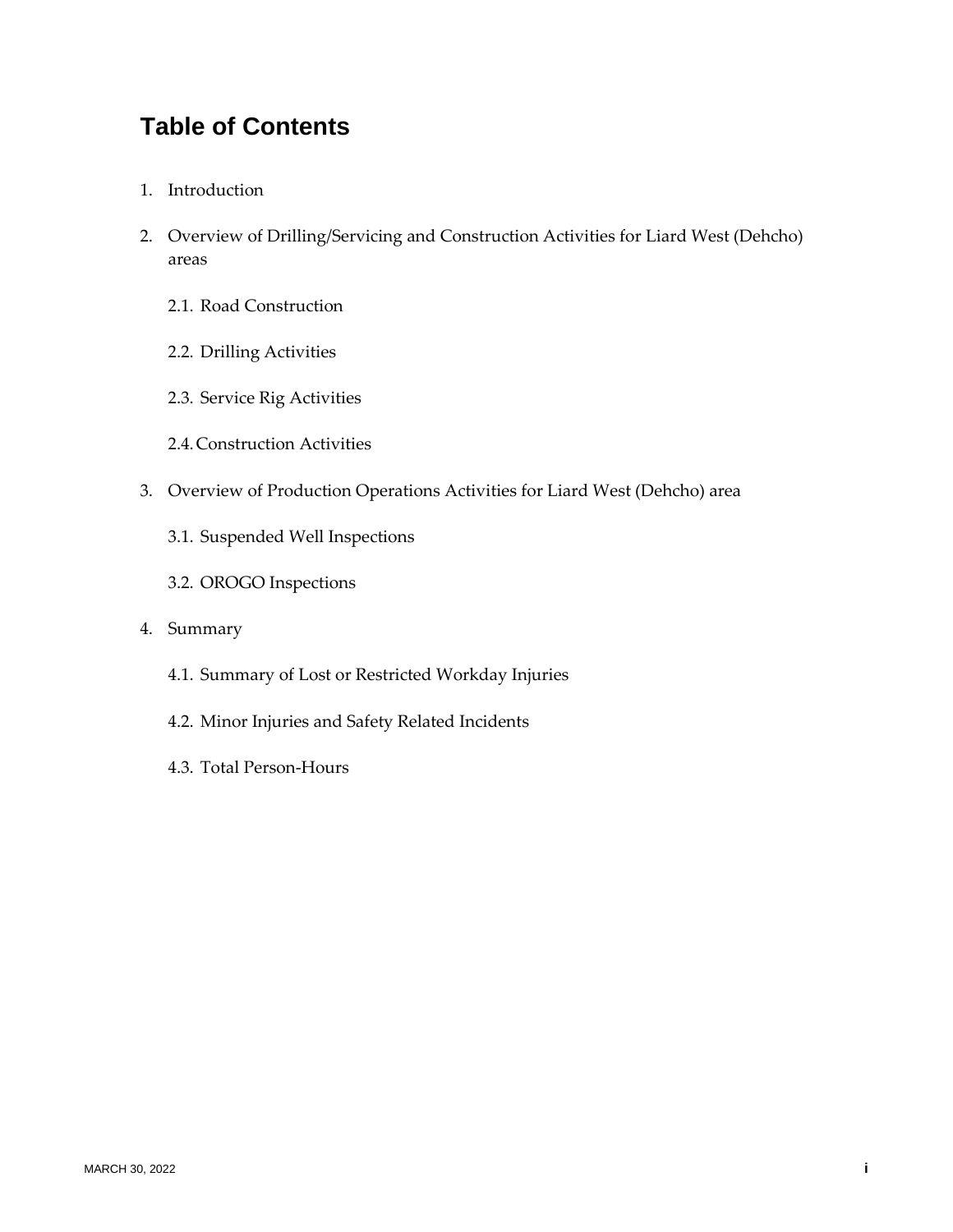## **1. INTRODUCTION**

#### **The Annual Safety Report**

The Annual Safety Report is required pursuant to Part II Section 87 of the Oil and Gas Drilling and Production Regulations:

*The Operator shall ensure that, not later than March 31 of each year, an annual safety report relating to the proceeding year is submitted to the Board and includes:*

*(a) a summary of lost or restricted workday injuries, minor injuries and safety–related incidents and near-misses that have occurred during the preceding year; and (b) a discussion of efforts undertaken to improve safety.*

This report represents Paramount Resources Ltd. properties.

#### **Liard West Operating (Dehcho) Area**

This area is not producing, and the production operations have been suspended. Affected parties' consultations, suspended well inspections and environmental monitoring was conducted in 2021.

## **2. OVERVIEW OF DRILLING/SERVICING AND CONSTRUCTION ACTIVITIES FOR THE LIARD WEST (DEHCHO) AREA**

### **2.1. ROAD CONSTRUCTION**

There were no road construction activities conducted during the 2021 reporting period.

#### **2.2.DRILLING ACTIVITIES**

There were no drilling activities in this area during the 2021 reporting period.

#### **2.3.SERVICE RIG ACTIVITIES**

There were no drilling activities in this area during the 2021 reporting period.

#### **2.4.CONSTRUCTION ACTIVITIES**

There were no construction activities in this area during the 2021 reporting period.